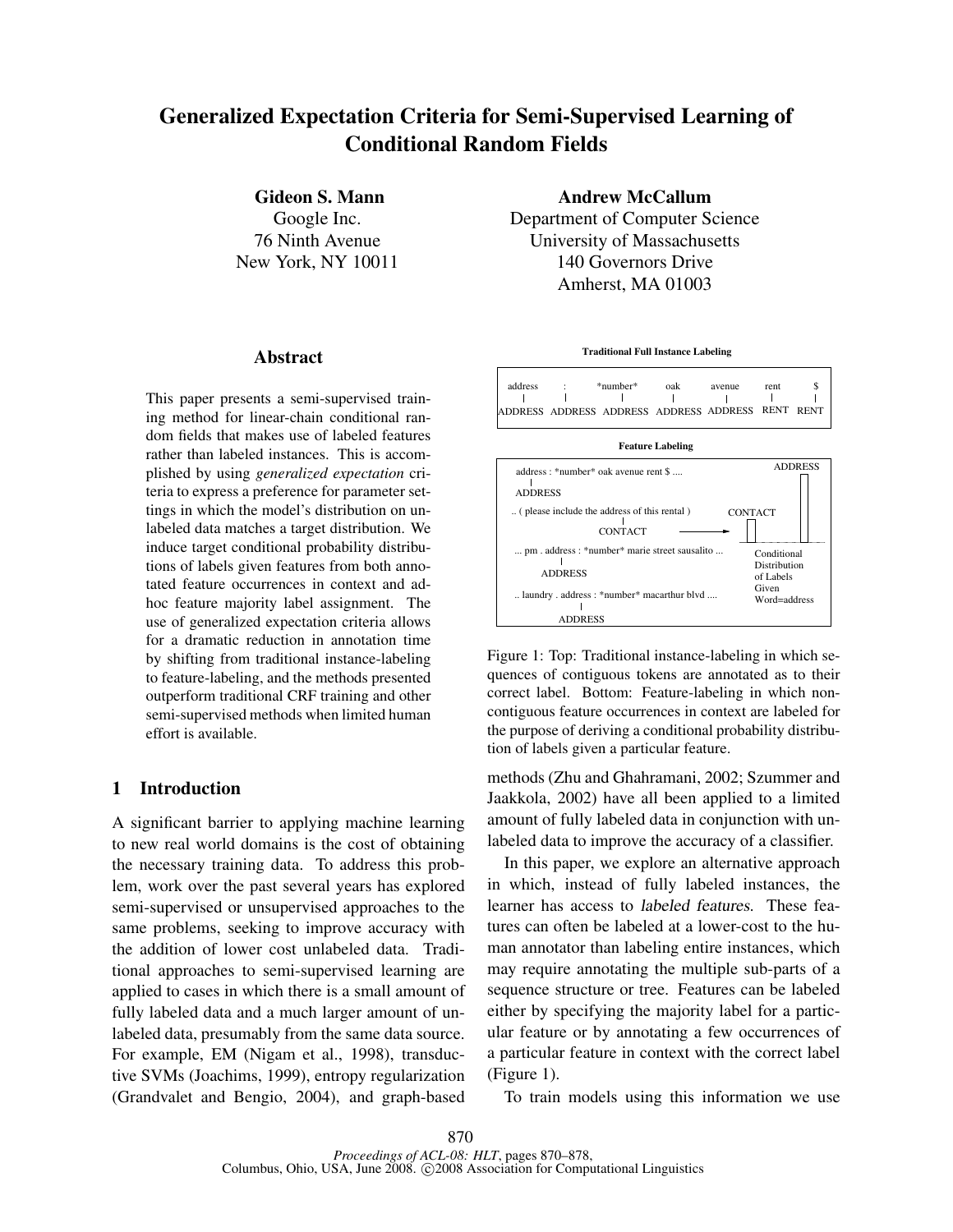generalized expectation (GE) criteria. GE criteria are terms in a training objective function that assign scores to values of a model expectation. In particular we use a version of GE that prefers parameter settings in which certain model expectations are close to target distributions. Previous work has shown how to apply GE criteria to maximum entropy classifiers. In section 4, we extend GE criteria to semi-supervised learning of linear-chain conditional random fields, using conditional probability distributions of labels given features.

To empirically evaluate this method we compare it with several competing methods for CRF training, including entropy regularization and expected gradient, showing that GE provides significant improvements. We achieve competitive performance in comparison to alternate model families, in particular generative models such as MRFs trained with EM (Haghighi and Klein, 2006) and HMMs trained with soft constraints (Chang et al., 2007). Finally, in Section 5.3 we show that feature-labeling can lead to dramatic reductions in the annotation time that is required in order to achieve the same level of accuracy as traditional instance-labeling.

#### 2 Related Work

There has been a significant amount of work on semi-supervised learning with small amounts of fully labeled data (see Zhu (2005)). However there has been comparatively less work on learning from alternative forms of labeled resources. One example is Schapire et al. (2002) who present a method in which features are annotated with their associated majority labels and this information is used to bootstrap a parameterized text classification model. Unlike the model presented in this paper, they require some labeled data in order to train their model.

This type of input information (features + majority label) is a powerful and flexible model for specifying alternative inputs to a classifier, and has been additionally used by Haghighi and Klein (2006). In that work, "prototype" features—words with their associated labels—are used to train a generative MRF sequence model. Their probability model can be formally described as:

$$
p_{\theta}(\mathbf{x}, \mathbf{y}) = \frac{1}{Z(\theta)} \exp \left( \sum_{k} \theta_{k} F_{k}(\mathbf{x}, \mathbf{y}) \right).
$$

Although the partition function must be computed over all  $(x, y)$  tuples, learning via EM in this model is possible because of approximations made in computing the partition function.

Another way to gather supervision is by means of prior label distributions. Mann and McCallum (2007) introduce a special case of GE, *label regularization*, and demonstrate its effectiveness for training maximum entropy classifiers. In label regularization, the model prefers parameter settings in which the model's predicted label distribution on the unsupervised data match a target distribution. Note that supervision here consists of the the full distribution over labels (i.e. conditioned on the maximum entropy "default feature"), instead of simply the majority label. Druck et al. (2007) also use GE with full distributions for semi-supervised learning of maximum entropy models, except here the distributions are on labels conditioned on features. In Section 4 we describe how GE criteria can be applied to CRFs given conditional probability distributions of labels given features.

Another recent method that has been proposed for training sequence models with constraints is Chang et al. (2007). They use constraints for approximate EM training of an HMM, incorporating the constraints by looking only at the top  $K$  most-likely sequences from a joint model of likelihood and the constraints. This model can be applied to the combination of labeled and unlabeled instances, but cannot be applied in situations where only labeled features are available. Additionally, our model can be easily combined with other semi-supervised criteria, such as entropy regularization. Finally, their model is a generative HMM which cannot handle the rich, nonindependent feature sets that are available to a CRF.

There have been relatively few different approaches to CRF semi-supervised training. One approach has been that proposed in both Miller et al. (2004) and Freitag (2004), uses distributional clustering to induce features from a large corpus, and then uses these features to augment the feature space of the labeled data. Since this is an orthogonal method for improving accuracy it can be combined with many of the other methods discussed above, and indeed we have obtained positive preliminary experimental results with GE criteria (not reported on here).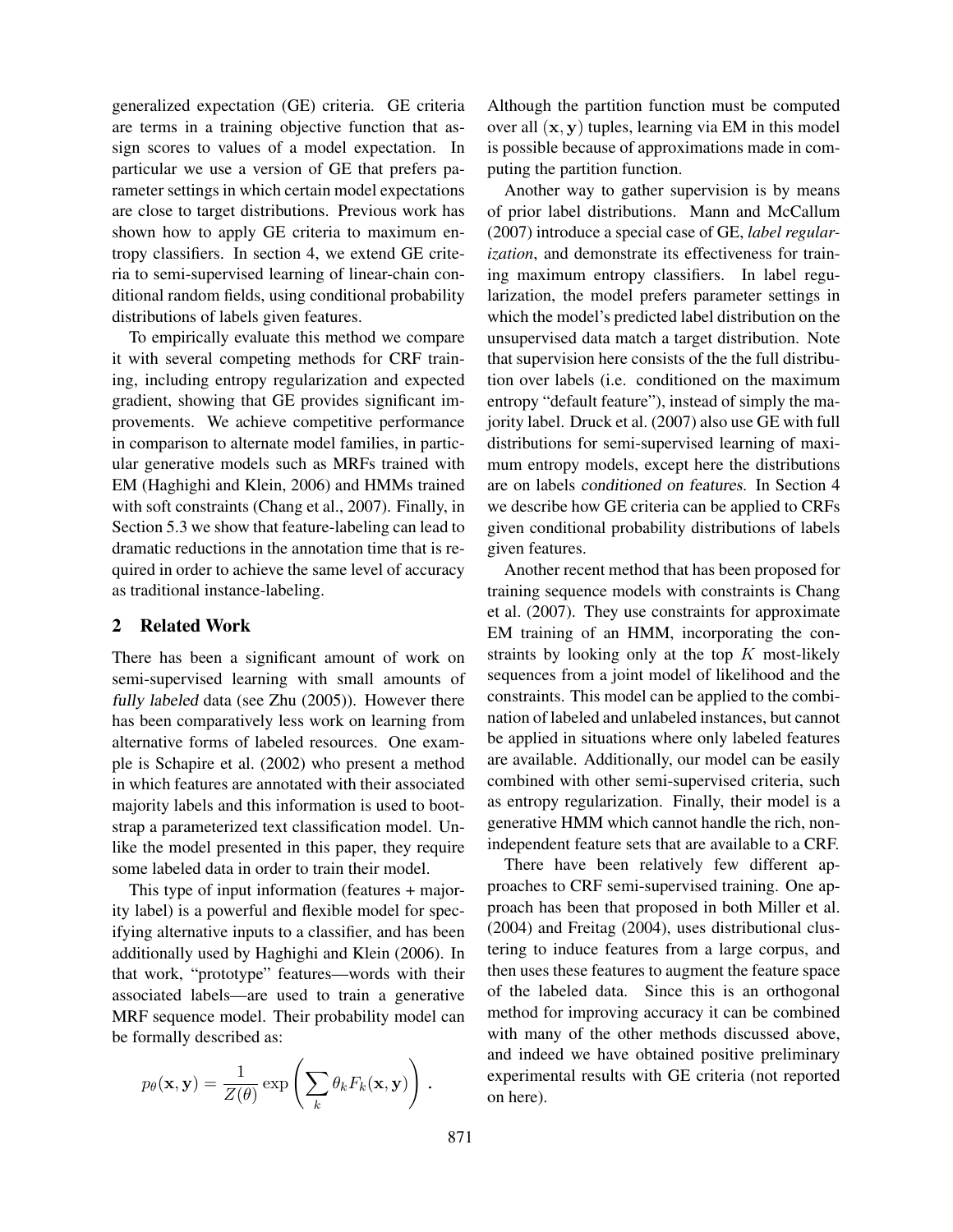Another method for semi-supervised CRF training is entropy regularization, initially proposed by Grandvalet and Bengio (2004) and extended to linear-chain CRFs by Jiao et al. (2006). In this formulation, the traditional label likelihood (on supervised data) is augmented with an additional term that encourages the model to predict low-entropy label distributions on the unlabeled data:

$$
\mathcal{O}(\theta; D, U) = \sum_{d} \log p_{\theta}(\mathbf{y}^{(d)} | \mathbf{x}^{(d)}) - \lambda H(\mathbf{y} | \mathbf{x}).
$$

This method can be quite brittle, since the minimal entropy solution assigns all of the tokens the same label.<sup>1</sup> In general, entropy regularization is fragile, and accuracy gains can come only with precise settings of  $\lambda$ . High values of  $\lambda$  fall into the minimal entropy trap, while low values of  $\lambda$  have no effect on the model (see (Jiao et al., 2006) for an example).

When some instances have partial labelings (i.e. labels for some of their tokens), it is possible to train CRFs via expected gradient methods (Salakhutdinov et al., 2003). Here a reformulation is presented in which the gradient is computed for a probability distribution with a marginalized hidden variable, z, and observed training labels y:

$$
\nabla_L(\theta) = \frac{\partial}{\partial \theta} \sum_z \log p(x, y, z; \theta)
$$

$$
= \sum_z p(z|y, x) f_k(x, y, z)
$$

$$
- \sum_{z, y'} p(z, y'|x; \theta) f_k(x, y, z).
$$

In essence, this resembles the standard gradient for the CRF, except that there is an additional marginalization in the first term over the hidden variable z. This type of training has been applied by Quattoni et al. (2007) for hidden-state conditional random fields, and can be equally applied to semi-supervised conditional random fields. Note, however, that labeling variables of a structured instance (e.g. tokens) is different than labeling features—being both more coarse-grained and applying supervision narrowly only to the individual subpart, not to all places in the data where the feature occurs.

Finally, there are some methods that use auxiliary tasks for training sequence models, though they do not train linear-chain CRFs per se. Ando and Zhang (2005) include a cluster discovery step into the supervised training. Smith and Eisner (2005) use neighborhoods of related instances to figure out what makes found instances "good". Although these methods can often find good solutions, both are quite sensitive to the selection of auxiliary information, and making good selections requires significant insight. $^2$ 

## 3 Conditional Random Fields

Linear-chain conditional random fields (CRFs) are a discriminative probabilistic model over sequences x of feature vectors and label sequences  $y = \langle y_1..y_n \rangle$ , where  $|\mathbf{x}| = |\mathbf{y}| = n$ , and each label  $y_i$  has s different possible discrete values. This model is analogous to maximum entropy models for structured outputs, where expectations can be efficiently calculated by dynamic programming. For a linear-chain CRF of Markov order one:

$$
p_{\theta}(\mathbf{y}|\mathbf{x}) = \frac{1}{Z(\mathbf{x})} \exp\left(\sum_{k} \theta_{k} F_{k}(\mathbf{x}, \mathbf{y})\right),
$$

where  $F_k(\mathbf{x}, \mathbf{y})$  =  $\sum_i f_k(\mathbf{x}, y_i, y_{i+1}, i)$ , and the partition function  $\sum_{\mathbf{y}} \exp(\sum_{k} \theta_k F_k(\mathbf{x}, \mathbf{y}))$ . Given training data  $Z(\mathbf{x})$  $D = \langle (\mathbf{x}^{(1)}, \mathbf{y}^{(1)}) \cdot (\mathbf{x}^{(n)}, \mathbf{y}^{(n)}) \rangle$ , the model is traditionally trained by maximizing the log-likelihood  $\mathcal{O}(\theta;D)=\sum_{d}\log p_{\theta}(\mathbf{y}^{(d)}|\mathbf{x}^{(d)})$  by gradient ascent where the gradient of the likelihood is:

$$
\frac{\partial}{\partial \theta_k} \mathcal{O}(\theta; D) = \sum_d F_k(\mathbf{x}^{(d)}, \mathbf{y}^{(d)}) - \sum_d \sum_{\mathbf{y}} p_{\theta}(\mathbf{y}|\mathbf{x}^{(d)}) F_k(\mathbf{x}^{(d)}, \mathbf{y}).
$$

The second term (the expected counts of the features given the model) can be computed in a tractable amount of time, since according to the Markov as-

<sup>&</sup>lt;sup>1</sup>In the experiments in this paper, we use  $\lambda = 0.001$ , which we tuned for best performance on the test set, giving an unfair advantage to our competitor.

<sup>&</sup>lt;sup>2</sup>Often these are more complicated than picking informative features as proposed in this paper. One example of the kind of operator used is the transposition operator proposed by Smith and Eisner (2005).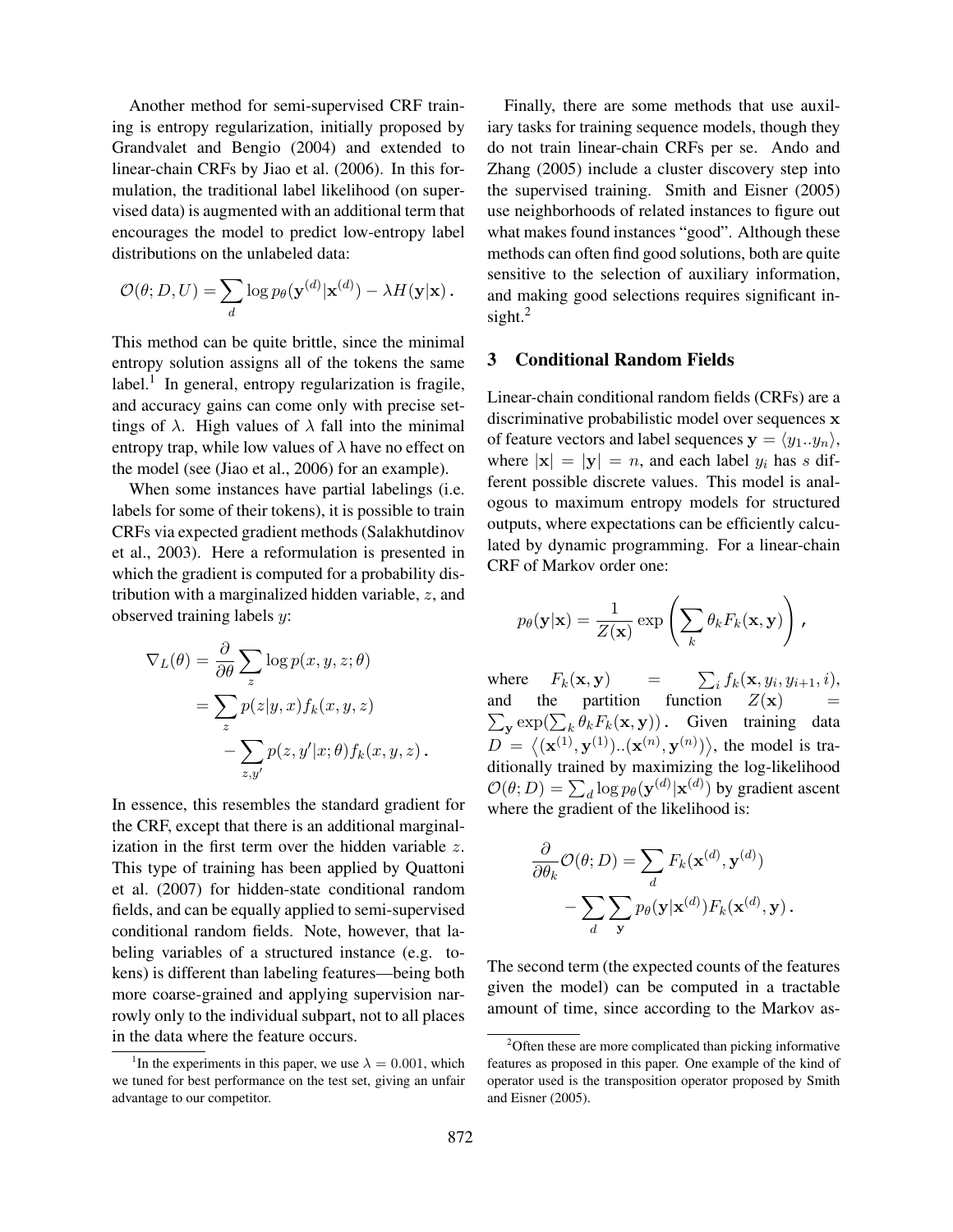sumption, the feature expectations can be rewritten:

$$
\sum_{\mathbf{y}} p_{\theta}(\mathbf{y}|\mathbf{x}) F_k(\mathbf{x}, \mathbf{y}) =
$$

$$
\sum_{i} \sum_{y_i, y_{i+1}} p_{\theta}(y_i, y_{i+1}|\mathbf{x}) f_k(\mathbf{x}, y_i, y_{i+1}, i).
$$

A dynamic program (the forward/backward algorithm) then computes in time  $O(ns^2)$  all the needed probabilities  $p_{\theta}(y_i, y_{i+1})$ , where *n* is the sequence length, and s is the number of labels.

# 4 Generalized Expectation Criteria for Conditional Random Fields

Prior semi-supervised learning methods have augmented a limited amount of fully labeled data with either unlabeled data or with constraints (e.g. features marked with their majority label). GE criteria can use more information than these previous methods. In particular GE criteria can take advantage of conditional probability distributions of labels given a feature  $(p(y|f_k(x) = 1))$ . This information provides richer constraints to the model while remaining easily interpretable. People have good intuitions about the relative predictive strength of different features. For example, it is clear that the probability of label PERSON given the feature WORD=JOHN is high, perhaps around 0.95, where as for WORD=BROWN it would be lower, perhaps 0.4. These distributions need not be not estimated with great precision—it is far better to have the freedom to express shades of gray than to be force into a binary supervision signal. Another advantage of using conditional probability distributions as probabilistic constraints is that they can be easily estimated from data. For the feature INITIAL-CAPITAL, we identify all tokens with the feature, and then count the labels with which the feature co-occurs.

GE criteria attempt to match these conditional probability distributions by model expectations on unlabeled data, encouraging, for example, the model to predict that the proportion of the label PERSON given the word "john" should be .95 over all of the unlabeled data.

In general, a GE (generalized expectation) criterion (McCallum et al., 2007) expresses a preference on the value of a model expectation. One kind of preference may be expressed by a distance function  $\Delta$ , a target expectation  $\hat{f}$ , data D, a function f, and a model distribution  $p_{\theta}$ , the GE criterion objective function term is  $\Delta \left( \hat{f}, E[f(x)] \right)$ . For the purposes of this paper, we set the functions to be conditional probability distributions and set  $\Delta(p,q) = D(p||q)$ , the KL-divergence between two distributions.<sup>3</sup> For semi-supervised training of CRFs, we augment the objective function with the regularization term:

$$
\mathcal{O}(\theta; D, U) = \sum_{d} \log p_{\theta}(\mathbf{y}^{(d)} | \mathbf{x}^{(d)}) - \frac{\sum_{k} \theta_{k}}{2\sigma^{2}} - \lambda D(\hat{p} || \tilde{p}_{\theta}),
$$

where  $\hat{p}$  is given as a target distribution and

$$
\tilde{p}_{\theta} = \tilde{p}_{\theta}(y_j|f_m(\mathbf{x}, j) = 1) \n= \frac{1}{U_m} \sum_{\mathbf{x} \in \mathbf{U}_m} \sum_{j^*} p_{\theta}(y_j^*|\mathbf{x}),
$$

with the unnormalized potential

$$
\tilde{q}_{\theta} = \tilde{q}_{\theta}(y_j|f_m(\mathbf{x}, j) = 1) = \sum_{\mathbf{x} \in \mathbf{U}_m} \sum_{j^*} p_{\theta}(y_j^*|\mathbf{x}),
$$

where  $f_m(\mathbf{x}, j)$  is a feature that depends only on the observation sequence x, and  $j^*$  is defined as  ${j : f_m(\mathbf{x}, j) = 1}$ , and  $U_m$  is the set of sequences where  $f_m(\mathbf{x}, j)$  is present for some  $j$ .<sup>4</sup>

#### Computing the Gradient

To compute the gradient of the GE criteria,  $D(\hat{p}||\tilde{p}_{\theta})$ , first we drop terms that are constant with respect to the partial derivative, and we derive the gradient as follows:

$$
\frac{\partial}{\partial \theta_k} \sum_l \hat{p} \log \tilde{q}_{\theta} = \sum_l \frac{\hat{p}}{\tilde{q}_{\theta}} \frac{\partial}{\partial \theta_k} \tilde{q}_{\theta}
$$
\n
$$
= \sum_l \frac{\hat{p}}{\tilde{q}_{\theta}} \sum_{\mathbf{x} \in \mathbf{U}} \sum_{j^*} \frac{\partial}{\partial \theta_k} p_{\theta}(y_{j^*} = l | \mathbf{x})
$$
\n
$$
= \sum_l \frac{\hat{p}}{\tilde{q}_{\theta}} \sum_{\mathbf{x} \in \mathbf{U}} \sum_{j^*} \sum_{\mathbf{y}_{-j^*}} \frac{\partial}{\partial \theta_k} p_{\theta}(y_{j^*} = l, \mathbf{y}_{-j^*} | \mathbf{x}),
$$

where  $\mathbf{y}_{-j} = \langle \mathbf{y}_{1..(j-1)}\mathbf{y}_{(j+1)..n} \rangle$ . The last step follows from the definition of the marginal probability

<sup>&</sup>lt;sup>3</sup>We are actively investigating different choices of distance functions which may have different generalization properties.

<sup>&</sup>lt;sup>4</sup>This formulation assumes binary features.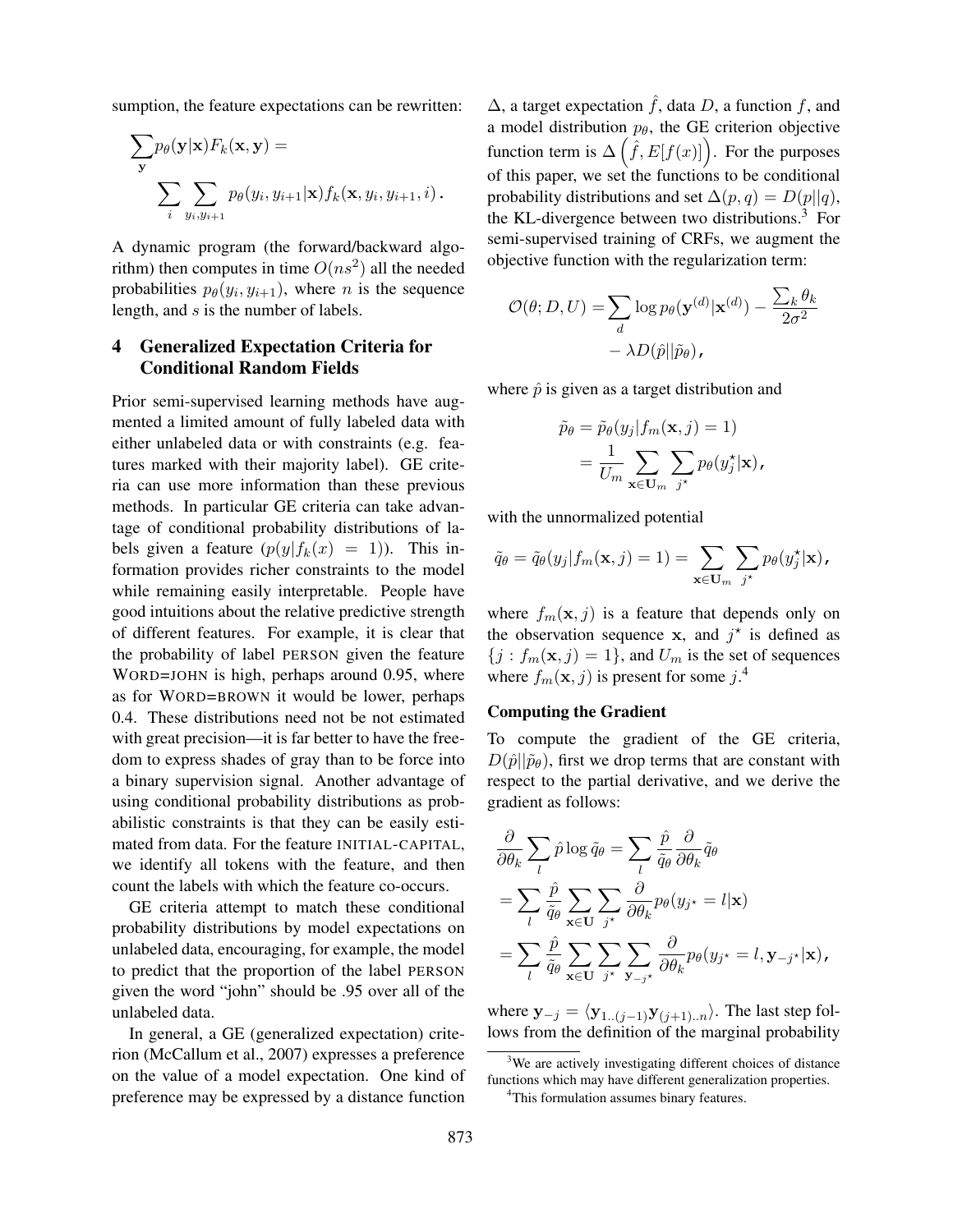$P(y_j | \mathbf{x})$ . Now that we have a familiar form in which we are taking the gradient of a particular label sequence, we can continue:

$$
= \sum_{l} \frac{\hat{p}}{q_{\theta}} \sum_{\mathbf{x} \in \mathbf{U}} \sum_{j^{*}} \sum_{\mathbf{y}_{-j^{*}}} p_{\theta}(y_{j^{*}} = l, \mathbf{y}_{-j^{*}} | \mathbf{x}) F_{k}(\mathbf{x}, \mathbf{y})
$$

$$
- \sum_{l} \frac{\hat{p}}{\tilde{q}_{\theta}} \sum_{\mathbf{x} \in \mathbf{U}} \sum_{j^{*}} \sum_{\mathbf{y}_{-j^{*}}} p_{\theta}(y_{j^{*}} = l, \mathbf{y}_{-j^{*}} | \mathbf{x})
$$

$$
\sum_{\mathbf{y}'} p_{\theta}(\mathbf{y}' | \mathbf{x}) F_{k}(\mathbf{x}, \mathbf{y})
$$

$$
= \sum_{l} \frac{\hat{p}}{\tilde{q}_{\theta}} \sum_{\mathbf{x} \in \mathbf{U}} \sum_{i} \sum_{y_{i}, y_{i+1}} f_{k}(\mathbf{x}, y_{i}, y_{i+1}, i)
$$

$$
\sum_{j^{*}} p_{\theta}(y_{i}, y_{i+1}, y_{j^{*}} = l | \mathbf{x})
$$

$$
- \sum_{l} \frac{\hat{p}}{\tilde{q}_{\theta}} \sum_{\mathbf{x} \in \mathbf{U}} \sum_{i} \sum_{y_{i}, y_{i+1}} f_{k}(\mathbf{x}, y_{i}, y_{i+1}, i)
$$

$$
p_{\theta}(y_{i}, y_{i+1} | \mathbf{x}) \sum_{j^{*}} p_{\theta}(y_{j^{*}} = l | \mathbf{x}).
$$

After combining terms and rearranging we arrive at the final form of the gradient:

$$
= \sum_{\mathbf{x}\in\mathbf{U}} \sum_{i} \sum_{y_i, y_{i+1}} f_k(\mathbf{x}, y_i, y_{i+1}, i) \sum_{l} \frac{\hat{p}}{\tilde{q}_{\theta}} \times \\ \left( \sum_{j^*} p_{\theta}(y_i, y_{i+1}, y_{j^*} = l | \mathbf{x}) - \\ p_{\theta}(y_i, y_{i+1} | \mathbf{x}) \sum_{j^*} p_{\theta}(y_{j^*} = l | \mathbf{x}) \right).
$$

Here, the second term is easily gathered from forward/backward, but obtaining the first term is somewhat more complicated. Computing this term naively would require multiple runs of constrained forward/backward. Here we present a more efficient method that requires only one run of forward/backward.<sup>5</sup> First we decompose the probability into two parts:  $\sum_{j^*} p_{\theta}(y_i, y_{i+1}, y_{j^*}) =$  $l|\mathbf{x}) = \sum_{j=1}^{i} p_{\theta}(y_i, y_{i+1}, y_j = l|\mathbf{x}) I(j \in j^*) +$  $\sum_{j=i+1}^{J} p_{\theta}(y_i, y_{i+1}, y_j = l | \mathbf{x}) I(j \in j^{\star}).$  Next, we show how to compute these terms efficiently. Similar to forward/backward, we build a lattice of intermediate results that then can be used to calculate the quantity of interest:

$$
\sum_{j=1}^{i} p_{\theta}(y_i, y_{i+1}, y_j = l | \mathbf{x}) I(j \in j^*)
$$
\n
$$
= p(y_i, y_{i+1} | \mathbf{x}) \delta(y_i, l) I(i \in j^*)
$$
\n
$$
+ \sum_{j=1}^{i-1} p_{\theta}(y_i, y_{i+1}, y_j = l | \mathbf{x}) I(j \in j^*)
$$
\n
$$
= p(y_i, y_{i+1} | \mathbf{x}) \delta(y_i, l) I(i \in j^*)
$$
\n
$$
+ \left( \sum_{y_{i-1}} \sum_{j=1}^{i-1} p_{\theta}(y_{i-1}, y_i, y_j = l | \mathbf{x}) I(j \in j^*) \right)
$$
\n
$$
p_{\theta}(y_{i+1} | y_i, \mathbf{x}).
$$

For efficiency,  $\sum_{y_{i-1}} \sum_{j=1}^{i-1} p_{\theta}(y_{i-1}, y_i, y_j)$  =  $l|x|I(j \in j^*)$  is saved at each stage in the lattice.  $\sum_{j=i+1}^{J} p_{\theta}(y_{i-1}, y_i, y_j = l | \mathbf{x}) I(j \in j^{\star})$  can be computed in the same fashion. To compute the lattices it takes time  $O(ns^2)$ , and one lattice must be computed for each label so the total time is  $O(ns^3)$ .

#### 5 Experimental Results

We use the CLASSIFIEDS data provided by Grenager et al. (2005) and compare with results reported by HK06 (Haghighi and Klein, 2006) and CRR07 (Chang et al., 2007). HK06 introduced a set of 33 features along with their majority labels, these are the primary set of additional constraints (Table 1). As HK06 notes, these features are selected using statistics of the labeled data, and here we used similar features here in order to compare with previous results. Though in practice we have found that feature selection is often intuitive, recent work has experimented with automatic feature selection using LDA (Druck et al., 2008). For some of the experiments we also use two sets of 33 additional features that we chose by the same method as HK06, the first 33 of which are also shown in Table 1. We use the same tokenization of the dataset as HK06, and training/test/unsupervised sets of 100 instances each. This data differs slightly from the tokenization used by CRR07. In particular it lacks the newline breaks which might be a useful piece of information.

There are three types of supervised/semisupervised data used in the experiments. Labeled instances are the traditional or conventionally

 $5$ (Kakade et al., 2002) propose a related method that computes  $p(y_{1..i} = l_{1..i} | y_{i+1} = l)$ .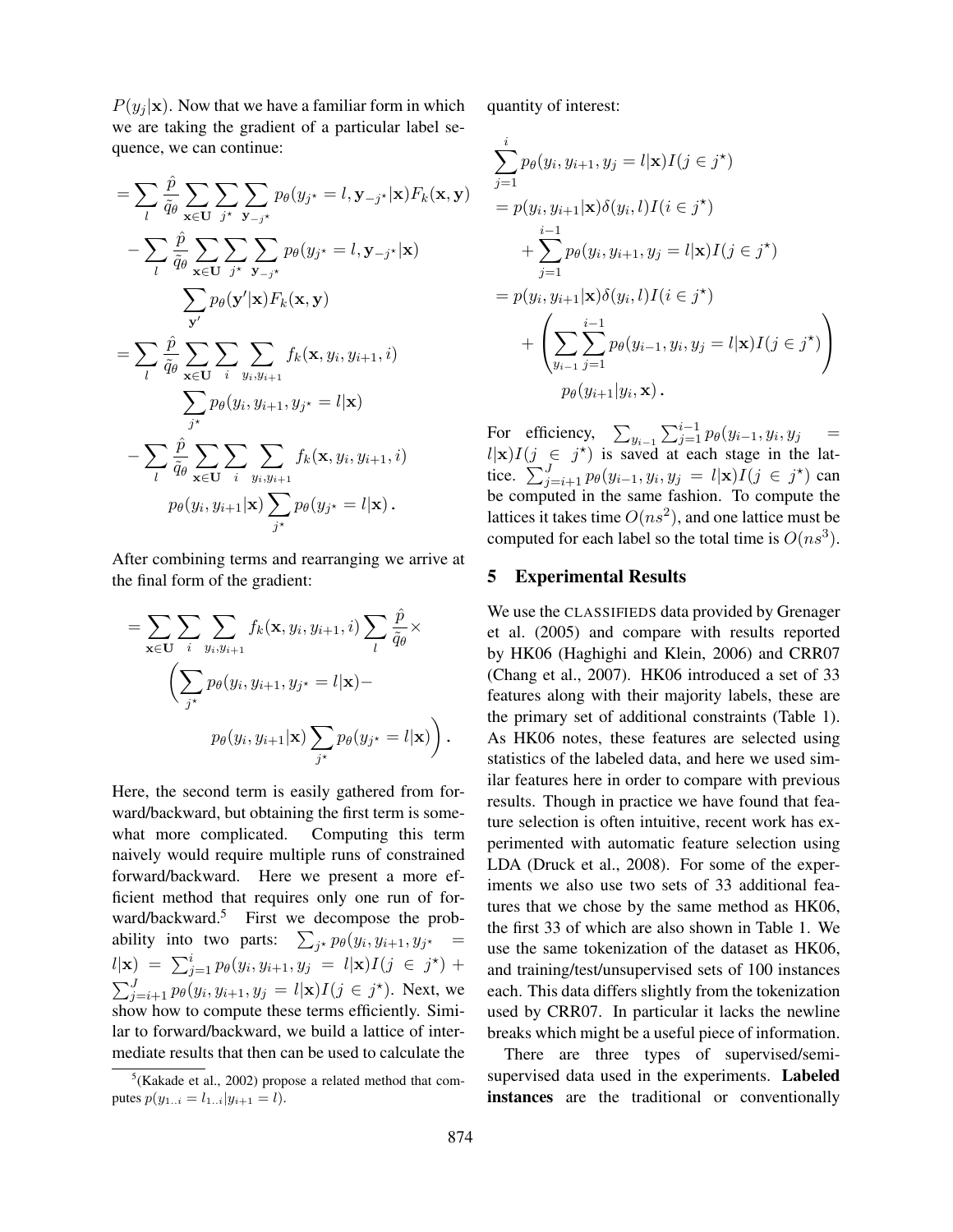| Label               | HK06: 33 Features           | 33 Added Features        |  |
|---------------------|-----------------------------|--------------------------|--|
| <b>CONTACT</b>      | *phone* call *time          | please appointment more  |  |
| <b>FEATURES</b>     | kitchen laundry parking     | room new large           |  |
| <b>ROOMMATES</b>    | roommate respectful drama   | i bit mean               |  |
| <b>RESTRICTIONS</b> | pets smoking dog            | no sorry cats            |  |
| <b>UTILITIES</b>    | utilities pays electricity  | water garbage included   |  |
| <b>AVAILABLE</b>    | immediately begin cheaper   | *month* now *ordinal*0   |  |
| SIZE                | *number* $1*1$ br sq        | *number*0*1 bedroom bath |  |
| <b>PHOTOS</b>       | pictures image link         | *url*long click photos   |  |
| <b>RENT</b>         | $*$ number $*15*1$ \$ month | deposit lease rent       |  |
| NEIGHBORHOOD        | close near shopping         | located bart downtown    |  |
| <b>ADDRESS</b>      | address carlmont            | ave san *ordinal*5 $#$   |  |

Table 1: Features and their associated majority label. Features for each label were chosen by the method described in HK06 – top frequency for that label and not higher frequency for any other label.

|                      |       | + SVD features |
|----------------------|-------|----------------|
| <b>HK06</b>          | 53.7% | $71.5\%$       |
| $CRF + GE/Heuristic$ | 66.9% | 68.3%          |

Table 2: Accuracy of semi-supervised learning methods with majority labeled features alone. GE outperforms HK06 when neither model has access to SVD features. When SVD features are included, HK06 has an edge in accuracy.

labeled instances used for estimation in traditional CRF training. Majority labeled features are features annotated with their majority label. $6$  Labeled features are features  $m$  where the distribution  $p(y_i|f_m(\mathbf{x}, i))$  has been specified. In Section 5.3 we estimate these distributions from isolated labeled tokens.

We evaluate the system in two scenarios: (1) with feature constraints alone and (2) feature constraints in conjunction with a minimal amount of labeled instances. There is little prior work that demonstrates the use of both scenarios; CRR07 can only be applied when there is some labeled data, while HK06 could be applied in both scenarios though there are no such published experiments.

#### 5.1 Majority Labeled Features Only

When using majority labeled features alone, it can be seen in Table 2 that GE is the best performing method. This is important, as it demonstrates that GE out of the box can be used effectively, without tuning and extra modifications.

|                         | Labeled Instances |       |       |
|-------------------------|-------------------|-------|-------|
|                         | 10                | 25    | 100   |
| supervised HMM          | 61.6%             | 70.0% | 76.3% |
| supervised CRF          | 64.6%             | 72.9% | 79.4% |
| CRF+ Entropy Reg.       | 67.3%             | 73.7% | 79.5% |
| CRR07                   | 70.9%             | 74.8% | 78.6% |
| + inference constraints | 74.7%             | 78.5% | 81.7% |
| CRF+GE/Heuristic        | 72.6%             | 76.3% | 80.1% |

Table 3: Accuracy of semi-supervised learning methods with constraints and limited amounts of training data. Even though CRR07 uses more constraints and requires additional development data for estimating mixture weights, GE still outperforms CRR07 when that system is run without applying constraints during inference. When these constraints are applied during test-time inference, CRR07 has an edge over the CRF trained with GE criteria.

In their original work, HK06 propose a method for generating additional features given a set of "prototype" features (the feature constraints in Table 1), which they demonstrate to be highly effective. In their method, they collect contexts around all words in the corpus, then perform a SVD decomposition. They take the first 50 singular values for all words, and then if a word is within a thresholded distance to a prototype feature, they assign that word a new feature which indicates close similarity to a prototype feature. When SVD features such as these are made available to the systems, HK06 has a higher accuracy.<sup>7</sup> For the remainder of the experiments we use the SVD feature enhanced data sets.<sup>8</sup>

We ran additional experiments with expected gradient methods but found them to be ineffective, reaching around 50% accuracy on the experiments with the additional SVD features, around 20% less than the competing methods.

## 5.2 Majority Labeled Features and Labeled Instances

Labeled instances are available, the technique described in CRR07 can be used. While CRR07 is run on the same data set as used by HK06, a direct comparison is problematic. First, they use additional constraints beyond those used in this paper and those

<sup>&</sup>lt;sup>6</sup>While HK06 and CRR07 require only majority labeled features, GE criteria use conditional probability distributions of labels given features, and so in order to apply GE we must decide on a particular distribution for each feature constraint. In sections 5.1 and 5.2 we use a simple heuristic to derive distributions from majority label information: we assign .99 probability to the majority label of the feature and divide the remaining probability uniformly among the remainder of the labels.

We generated our own set of SVD features, so they might not match exactly the SVD features described in HK06.

<sup>&</sup>lt;sup>8</sup>One further experiment HK06 performs which we do not duplicate here is post-processing the label assignments to better handle field boundaries. With this addition they realize another 2.5% improvement.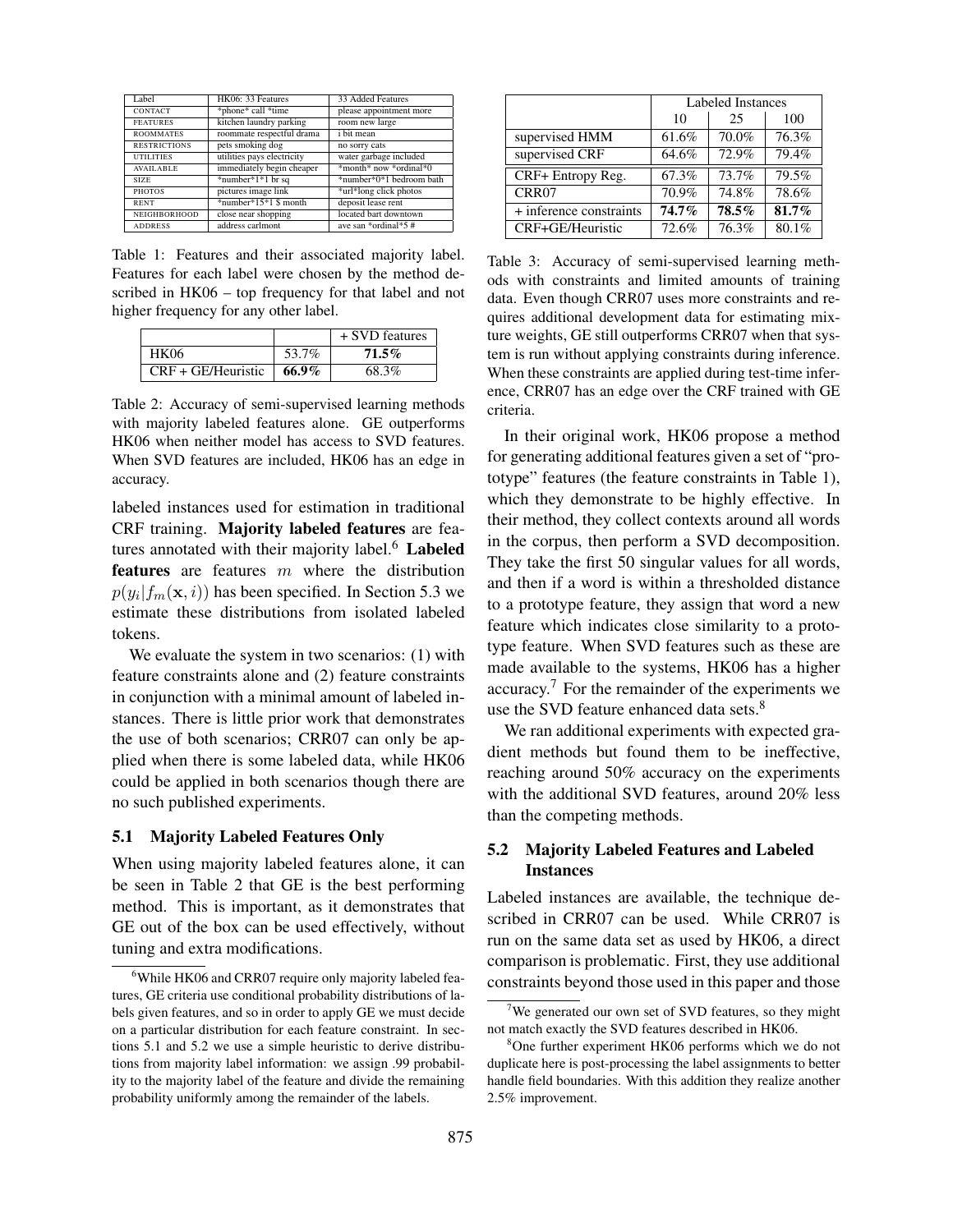used by HK06 (e.g. each contiguous label sequence must be at least 3 labels long)—so their results cannot be directly compared. Second, they require additional training data to estimate weights for their soft constraints, and do not measure how much of this additional data is needed. Third, they use a slightly different tokenization procedure. Fourth, CRR07 uses different subsets of labeled training instances than used here. For these reasons, the comparison between the method presented here and CRR07 cannot be exact.

The technique described in CRR07 can be applied in two ways: constraints can be applied during learning, and they can also be applied during inference. We present comparisons with both of these systems in Table 3. CRFs trained with GE criteria consistently outperform CRR07 when no constraints are applied during inference time, even though CRR07 has additional constraints. When the method in CRR07 is applied with constraints in inference time, it is able to outperform CRFs trained with GE. We tried adding the additional constraints described in CRR07 during test-time inference in our system, but found no accuracy improvement. After doing error inspection, those additional constraints weren't frequently violated by the GE trained method, which also suggests that adding them wouldn't have a significant effect during training either. It is possible that for GE training there are alternative inferencetime constraints that would improve performance, but we didn't pursue this line of investigation as there are benefits to operating within a formal probabilistic model, and eschewing constraints applied during inference time. Without these constraints, probabilistic models can be combined easily with one another in order to arrive at a joint model, and adding in these constraints at inference time complicates the nature of the combination.

#### 5.3 Labeled Features vs. Labeled Instances

In the previous section, the supervision signal was the majority label of each feature. $9$  Given a feature of interest, a human can gather a set of tokens that have this feature and label them to discover the cor-



Figure 2: Accuracy of supervised and semi-supervised learning methods for fixed numbers of labeled tokens. Training a GE model with only labeled features significantly outperforms traditional log-likelihood training with labeled instances for comparable numbers of labeled tokens. When training on less than 1500 annotated tokens, it also outperforms CRR07 + inference time constraints, which uses not only labeled tokens but additional constraints and development data for estimating mixture weights.

|              | Labeled Instances |       |          |          |
|--------------|-------------------|-------|----------|----------|
|              |                   | 10    | 25       | 100      |
| <b>HK06</b>  | 71.5%             |       |          |          |
| GE/Heuristic | 68.3%             | 72.6% | 76.3%    | 80.1%    |
| GE/Sampled   | 73.0%             | 74.6% | $77.2\%$ | $80.5\%$ |

Table 4: Accuracy of semi-supervised learning methods comparing the effects of (1) a heuristic for setting conditional distributions of labels given features and (2) estimating this distributions via human annotation. When GE is given feature distributions are better than the simple heuristic it is able to realize considerable gains.

relation between the feature and the labels.<sup>10</sup> While the resulting label distribution information could not be fully utilized by previous methods (HK06 and CRR07 use only the majority label of the word), it can, however, be integrated into the GE criteria by using the distribution from the relative proportions of labels rather than a the previous heuristic distribution. We present a series of experiments that test the advantages of this annotation paradigm.

To simulate a human labeler, we randomly sample (without replacement) tokens with the particular feature in question, and generate a label using the human annotations provided in the data. Then we normalize and smooth the raw counts to obtain a

<sup>&</sup>lt;sup>9</sup>It is not clear how these features would be tagged with majority label in a real use case. Tagging data to discover the majority label could potentially require a large number of tagged instances before the majority label was definitively identified.

 $10$ In this paper we observe a 10x speed-up by using isolated labeled tokens instead of a wholly labeled instances—so even if it takes slightly longer to label isolated tokens, there will still be a substantial gain.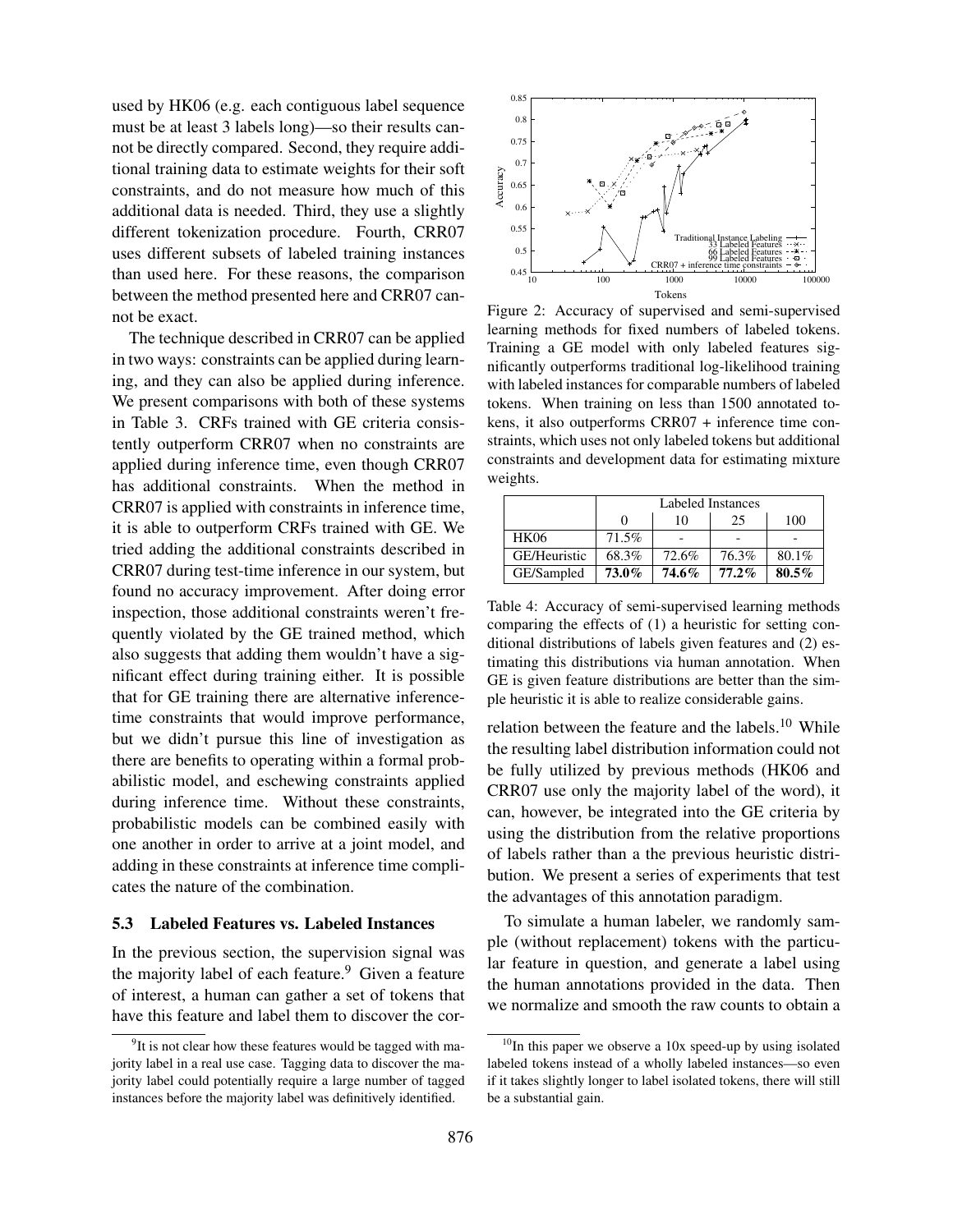conditional probability distribution over labels given feature. We experiment with samples of 1, 2,5, 10, 100 tokens per feature, as well as with all available labeled data. We sample instances for labeling exclusively from the training and development data, not from the testing data. We train a model using GE with these estimated conditional probability distributions and compare them with corresponding numbers of tokens of traditionally labeled instances.

Training from labeled features significantly outperforms training from traditional labeled instances for equivalent numbers of labeled tokens (Figure 2). With 1000 labeled tokens, instance-labeling achieves accuracy around 65%, while labeling 33 features reaches  $72\%$  accuracy.<sup>11</sup> To achieve the same level of performance as traditional instance labeling, it can require as much as a factor of ten-fold fewer annotations of feature occurrences. For example, the accuracy achieved after labeling 257 tokens of 33 features is 71% – the same accuracy achieved only after labeling more than 2000 tokens in traditional instance-labeling.<sup>12</sup>

Assuming that labeling one token in isolation takes the same time as labeling one token in a sequence, these results strongly support a new paradigm of labeling in which instead of annotating entire sentences, the human instead selects some key features of interest and labels tokens that have this feature. Particularly intriguing is the flexibility our scenario provides for the selection of "features of interest" to be driven by error analysis.

Table 4 compares the heuristic method described above against sampled conditional probability distributions of labels given features<sup>13</sup>. Sampled distributions yield consistent improvements over the heuristic method. The accuracy with no labeled instances  $(73.0\%)$  is better than HK06 (71.5%), which demonstrates that the precisely estimated feature distributions are helpful for improving accuracy.

Though accuracy begins to level off with distri-



Figure 3: From left to right: distributions (with standard error) for the feature WORD=ADDRESS obtained from sampling, using 1 sample per feature and 10 samples per feature. Labels 1, 2, 3, and 9 are (respectively) FEA-TURES, CONTACT, SIZE, and ADDRESS. Instead of more precisely estimating these distributions, it is more beneficial to label a larger set of features.

butions over the original set of 33 labeled features, we ran additional experiments with 66 and 99 labeled features, whose results are also shown in Figure  $2^{14}$  The graph shows that with an increased number of labeled features, for the same numbers of labeled tokens, accuracy can be improved. The reason behind this is clear—while there is some gain from increased precision of probability estimates (as they asymptotically approach their "true" values as shown in Figure 3), there is more information to be gained from rougher estimates of a larger set of features. One final point about these additional features is that their distributions are less peaked than the original feature set. Where the original feature set distribution has entropy of 8.8, the first 33 added features have an entropy of 22.95. Surprisingly, even ambiguous feature constraints are able to improve accuracy.

#### 6 Conclusion

We have presented generalized expectation criteria for linear-chain conditional random fields, a new semi-supervised training method that makes use of labeled features rather than labeled instances. Previous semi-supervised methods have typically used ad-hoc feature majority label assignments as constraints. Our new method uses conditional probability distributions of labels given features and can dramatically reduce annotation time. When these distributions are estimated by means of annotated feature occurrences in context, there is as much as a ten-fold reduction in the annotation time that is required in order to achieve the same level of accuracy over traditional instance-labeling.

 $11$ Labeling 99 features with 1000 tokens reaches nearly 76%.

 $12$ Accuracy at one labeled token per feature is much worse than accuracy with majority label information. This due to the noise introduced by sampling, as there is the potential for a relatively rare label be sampled and labeled, and thereby train the system on a non-canonical supervision signal.

 $13$ Where the tokens labeled is the total available number in the data, roughly 2500 tokens.

<sup>&</sup>lt;sup>14</sup>Also note that for less than 1500 tokens of labeling, the 99 labeled features outperform CRR07 with inference time constraints.